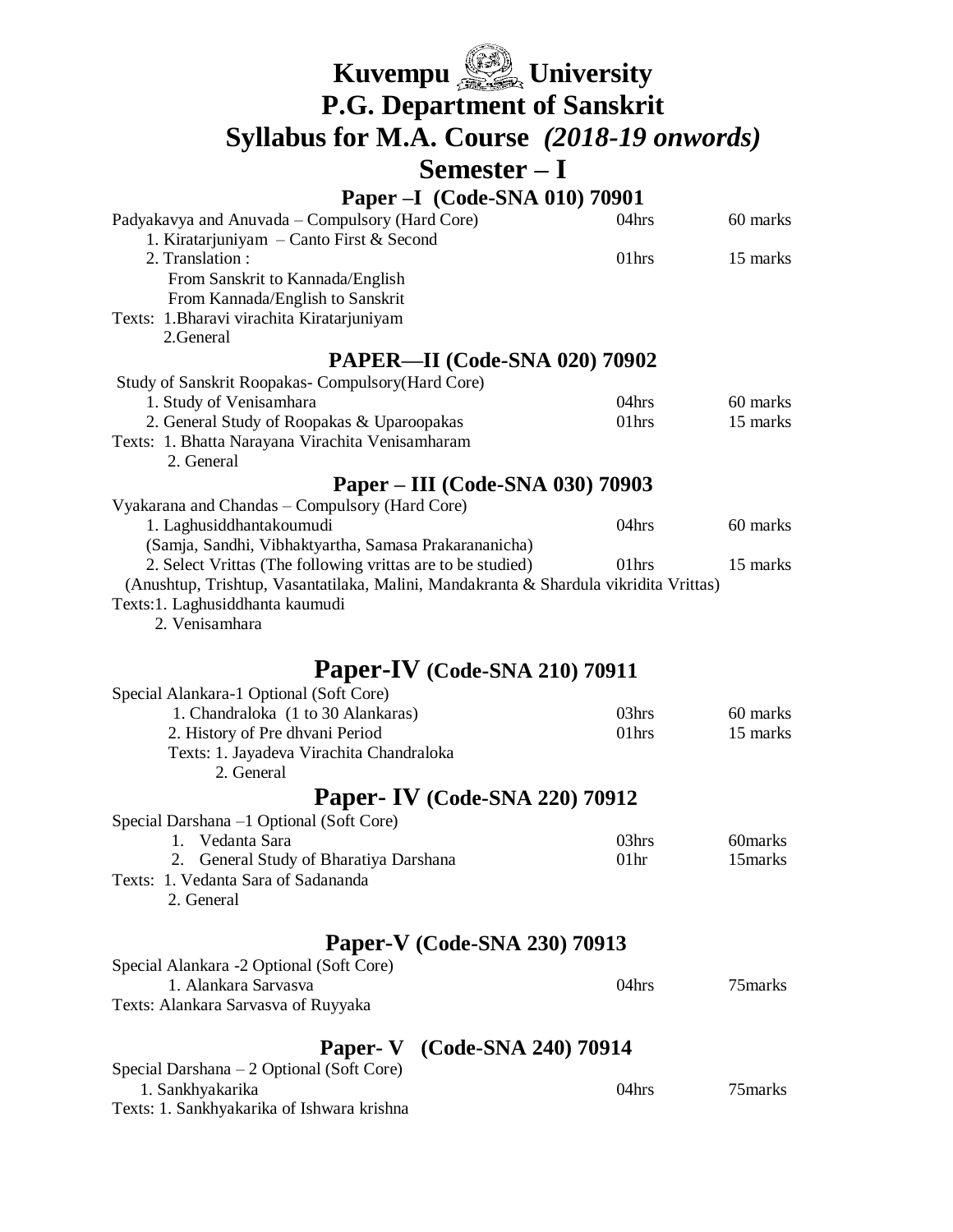## **Semester-II Paper- I (Code-SNB 010) 70926**

| Gadyakavyam & Essays in Sanskrit- Compulsory (Hard Core)                                                                |                  |          |
|-------------------------------------------------------------------------------------------------------------------------|------------------|----------|
| 1. Kaadambari                                                                                                           | 04hrs            | 60marks  |
| (Chandrapeeda Janana Vrittanta to Mahashweta Vrittanta)                                                                 |                  |          |
| 2. Essay (The essays are to be written on following topics)                                                             | 01 <sub>hr</sub> | 15marks  |
| (Bharatiya Samskriti, Vidyayah Mahatvam, Importance of Sanskrit language, Subhashitas,                                  |                  |          |
| Vijnanam)                                                                                                               |                  |          |
| Texts: 1. Bana Bhatta virachita Kadambari                                                                               |                  |          |
| 2. General                                                                                                              |                  |          |
| Paper- II (Code-SNB 020) 70927                                                                                          |                  |          |
| Dramaturgy-Compulsory (Hard Core)                                                                                       |                  |          |
| 1. Prataparudriya                                                                                                       | 05hrs            | 75 marks |
| Texts: 1 Vidyanatha Virachita Prataparudriya                                                                            |                  |          |
| Paper- III (Code-SNB 030) 70928                                                                                         |                  |          |
| Vyakarana – Compulsory (Hard Core)                                                                                      |                  |          |
| 1. Laghusiddhanta Kaumudi                                                                                               | 03hrs            | 60marks  |
| (Ajanta 3hrs (45 marks) & Halanta Prakaranas (2hrs 30marks)                                                             |                  |          |
| 2. Shuddhi Kaumudi                                                                                                      | 01 <sub>hr</sub> | 15 marks |
| Texts: 1. LaghuSiddhanta kaumudi                                                                                        |                  |          |
| 2. Shuddhi Kaumudi of Janardhana Hegde                                                                                  |                  |          |
| Paper-IV (Code-SNB 210) 70936                                                                                           |                  |          |
| Special Alankara -3 Optional (Soft Core)                                                                                |                  |          |
| 1. Kaavyalankara Sutravritti                                                                                            | 04hrs            | 75marks  |
| Texts: 1. Kaavyalankara Sutravritti of Vamana                                                                           |                  |          |
| Paper-IV (Code-SNB 220) 70937                                                                                           |                  |          |
| Special Darshana -3 Optional (Soft Core)                                                                                |                  |          |
| 1. Nyayasutra of Gautama                                                                                                | 04hrs            | 75marks  |
| Texts: Gautama virachita Nyayasutra                                                                                     |                  |          |
| Paper-V (Code-SNB 230) 70938                                                                                            |                  |          |
| Special Alankara - 4 Optional (Soft Core)                                                                               |                  |          |
| 1. Vakrokti jeevitam                                                                                                    | 04hrs            | 75marks  |
| Texts: Vakrokti Jeevitam of Kuntaka                                                                                     |                  |          |
| Paper-V (Code-SNB 240) 70939                                                                                            |                  |          |
| Special Darshana -4 Optional (Soft Core)                                                                                | 04hrs            | 75marks  |
| 1. Yatindra Matadipika                                                                                                  |                  |          |
| Texts: 1. Yatindra Matadipika                                                                                           |                  |          |
| <b>Paper-VI Elective</b>                                                                                                |                  |          |
| (Code-SNB 090) 80004                                                                                                    |                  |          |
| Teaching of Sanskrit -1<br>1.                                                                                           |                  |          |
| Vaidyakiya Subhashitani<br>A.                                                                                           | 01hr             | 25marks  |
| Vyakarana-<br>В.                                                                                                        | 01 <sub>hr</sub> | 15 marks |
| Samskruta Varnamala<br><b>Ach Sandhis</b><br>$\bullet$                                                                  |                  |          |
| Ajanta Shabdas & Selected Amarakosha Shlokas                                                                            |                  |          |
| Texts:1. An Introduction to Sanskrit Language & Literature-1                                                            |                  |          |
| An Introduction to Sanskrit Language & Literature-2<br>2.                                                               |                  |          |
| $\overline{V}_{\alpha}$ dealing $\overline{C}_{\alpha}$ behave the $(\overline{C}_{\alpha}$ and $\overline{C}_{\alpha}$ |                  |          |

3. Vaidyakiya Subhashitani (Sangrahah)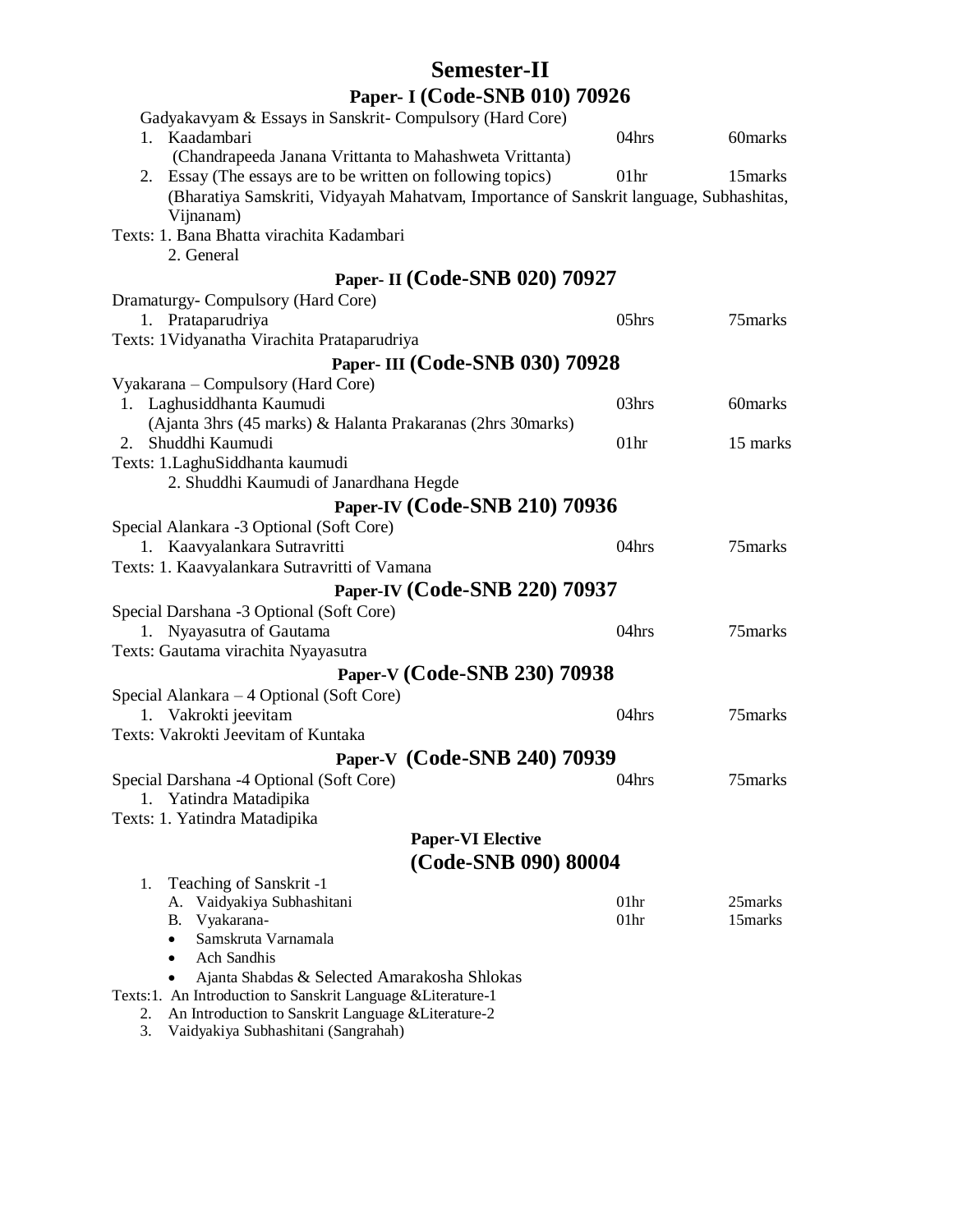## **Semester- III Paper – I (Code-SNC 010) 70951**

| Veda And Vedic Literature – Compulsory (Hard Core)           |                   |          |
|--------------------------------------------------------------|-------------------|----------|
| 1. Veda Bharati                                              | 03hrs             | 45 marks |
| -Agni, Vishnu, Indra, Varuna, Rudra and                      |                   |          |
| Yama-Yami Samvada Suktas Only                                |                   |          |
| 2. Vedic Literature                                          | 02hrs             | 30 marks |
| Texts:1. Veda Bharati                                        |                   |          |
|                                                              |                   |          |
| Paper- II (Code-SNC 020) 70952                               |                   |          |
| Upanishat and Geeta – Compulsory (Hard Core)                 |                   |          |
| 1. Kathopanishad with Shankara Bhashya                       | 03 <sub>hrs</sub> | 45 marks |
| 2. Bhagavadgeeta (Fourth Chapter)                            | 02hrs             | 30marks  |
| Texts:1. Kathopanishad                                       |                   |          |
| 2. Bhagavadgeeta                                             |                   |          |
| Paper- III (Code-SNC 210) 70961                              |                   |          |
|                                                              |                   |          |
| Special Alankara -5 Optional (Soft Core)                     |                   |          |
| 1. Dhvanyaloka (I & II Chapters)                             | 03hrs             | 45 marks |
| 2. Theories Alankara, Guna, Riti, Vakrokti                   | 01hrs             | 30marks  |
| Paper- III (Code-SNC 220) 70962                              |                   |          |
| Special Darshana – 5 Optional (Soft Core)                    |                   |          |
| 1. Charvaka (2hrs), Bauddha (1hr) & Jaina Darshana(1hr)      | 04hrs             | 75 marks |
| Texts: Sarvadarshana Sangraha- Part 1                        |                   |          |
| Paper- IV (Code-SNC 230) 70963                               |                   |          |
| Special Alankara- 6 Optional (Soft Core)                     |                   |          |
| 1. Sahitya Darpana                                           | 04hrs             | 75 marks |
| Texts: 1. Sahitya Darpana of Vishwanatha                     |                   |          |
| Paper- IV (Code-SNC 240) 70964                               |                   |          |
| Special Darshana- 6 Optional (Soft Core)                     |                   |          |
| 1. Vishnutattva Vinirnaya                                    | 04hrs             | 75 marks |
| Texts: Vinshnutattva Vinirnaya                               |                   |          |
| Paper- V (Code-SNC 250) 70965                                |                   |          |
| 1. Research Methodology & Manuscriptology                    |                   |          |
| <b>Research Methodology</b>                                  | 03hrs             | 60marks  |
| Manuscriptology                                              | 01 <sub>hr</sub>  | 15marks  |
| Texts: 1. Anusandhana Swaroopa, Samshodhana Swaroopa etc     |                   |          |
| Samskrita Kavya- Dr.K.Krishnamurthy<br>2.                    |                   |          |
| 3. Mahabharatada Belavanige – S.R. Ramaswamy                 |                   |          |
|                                                              |                   |          |
| <b>Paper- VI Elective</b>                                    |                   |          |
| <b>Teaching of Sanskrit - 2</b>                              |                   |          |
| (Code-SNC 080) 80006                                         |                   |          |
| Ayurvediya Hitopadesha<br>1.                                 | 01 <sub>hr</sub>  | 25 marks |
| 2. Vyakarana                                                 | 01 <sub>hr</sub>  | 15marks  |
| Hal Sandhi, Halanta Shabdas, Selected Shlokas of Amarakosha  |                   |          |
| Texts:1. An Introduction to Sanskrit Language & Literature-1 |                   |          |
| An Introduction to Sanskrit Language & Literature-2<br>ı.    |                   |          |

2. Ayurvediya Hitopadesha (Sangrahah)